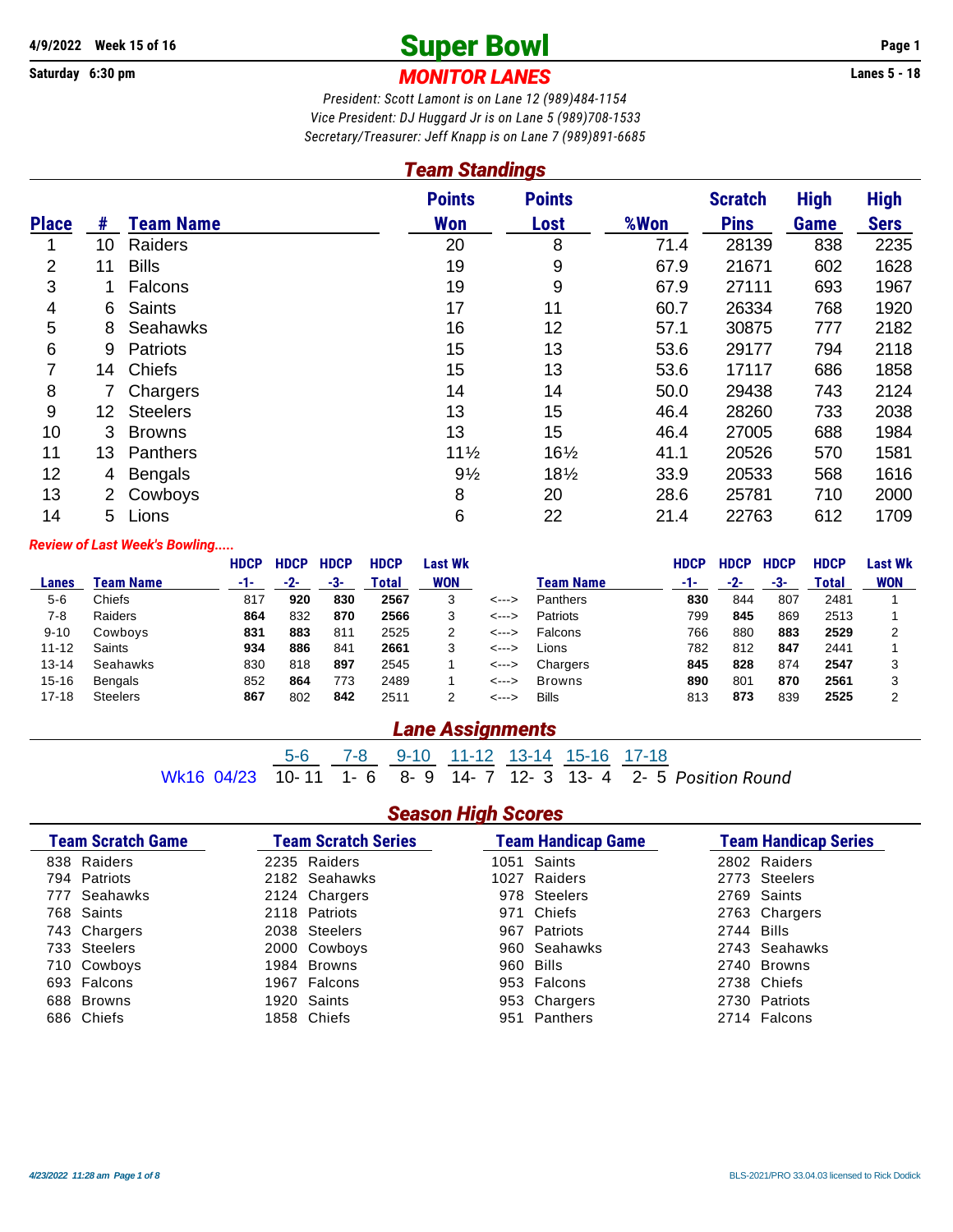#### *Season High Scores - Continued*

|       |     | <b>Scratch Game</b>     |     | <b>Scratch Series</b>   |     | <b>Handicap Game</b>     |      | <b>Handicap Series</b>   |
|-------|-----|-------------------------|-----|-------------------------|-----|--------------------------|------|--------------------------|
| Men   |     | 290 Juan Lopez          |     | 789 Juan Lopez          |     | 323 Mike LaVigne         |      | 873 Juan Lopez           |
|       | 279 | DJ Huggard Jr           | 755 | DJ Huggard Jr           | 318 | Juan Lopez               | 827  | Jeremy Pomeroy           |
|       | 279 | Alex Ouellette          | 742 | Alex Ouellette          | 317 | <b>Christian Lamont</b>  | 825  | <b>Gary Miner</b>        |
|       | 279 | Jeff Knapp              | 727 | Kevin Green             | 305 | Jeremy Pomeroy           | 803  | <b>Christian Lamont</b>  |
|       | 279 | <b>Christian Lamont</b> | 720 | Mike Schultz            | 302 | David Laskey             | 792  | David Laskey             |
|       | 268 | <b>Mike Schultz</b>     | 708 | <b>Gary Miner</b>       | 298 | <b>Gary Miner</b>        | 777  | <b>Mike Schultz</b>      |
|       | 268 | Dave Garcia             | 689 | Jeff Knapp              | 295 | Dave Garcia              | 773  | <b>Corey Moriarty</b>    |
|       | 268 | Kevin Green             | 689 | <b>Christian Lamont</b> | 287 | <b>Mike Schultz</b>      | 769  | <b>Brad Kraft-strong</b> |
|       | 266 | <b>Gary Miner</b>       | 673 | Jeremy Pomeroy          | 286 | Jeff Knapp               | 760. | Kevin Green              |
|       | 261 | Mike LaVigne            | 670 | Ray Bellhorn            | 284 | <b>Chris Daugherty</b>   | 755  | DJ Huggard Jr            |
|       | 259 | Tony Piorkowski Jr      | 657 | David Laskey            | 283 | <b>Corey Moriarty</b>    |      | 742 Alex Ouellette       |
|       | 257 | David Laskey            | 651 | Tony Piorkowski Jr      | 282 | <b>Brad Kraft-strong</b> |      | 742 Mike LaVigne         |
|       | 256 | <b>Rick Eisenman</b>    | 648 | Dave Garcia             | 282 | Tony Piorkowski Jr       |      | 742 Jeff Knapp           |
|       | 256 | Ray Bellhorn            | 638 | <b>Mark Ouellette</b>   | 279 | DJ Huggard Jr            | 739  | <b>Kip McGinnis</b>      |
|       | 255 | Jeremy Pomeroy          | 633 | <b>Rick Eisenman</b>    | 279 | Alex Ouellette           |      | 739 Ray Bellhorn         |
|       |     |                         |     |                         | 279 | <b>Rick Eisenman</b>     |      |                          |
|       |     |                         |     |                         | 279 | Ray Bellhorn             |      |                          |
|       |     |                         |     |                         | 279 | Kevin Green              |      |                          |
| Women | 256 | <b>Becky Schultz</b>    | 648 | <b>Becky Schultz</b>    | 297 | <b>Becky Schultz</b>     | 771  | <b>Becky Schultz</b>     |
|       | 228 | <b>Kris Clark</b>       | 641 | <b>Kris Clark</b>       | 285 | Shannon Lavoie-Thomps    | 750  | Elena Velasquez          |
|       | 223 | <b>Madison Sunsley</b>  | 547 | <b>Madison Sunsley</b>  | 275 | Patricia Matuszewski     | 746  | <b>Brenda Sutton</b>     |
|       | 203 | Elena Velasquez         | 545 | Marcia Huggard          | 273 | Elena Velasquez          | 740  | Lidia Lopez              |
|       | 197 | Shannon Lavoie-Thomps   | 540 | Elena Velasquez         | 271 | Robyn Brower             | 734  | Marcia Huggard           |
|       | 196 | Marcia Huggard          | 533 | <b>Brenda Sutton</b>    | 267 | Mickie Laskey            | 728  | Jenny Piorkowski         |
|       | 192 | Jenny Piorkowski        | 532 | Jenny Piorkowski        | 267 | Jenn Knapp               | 724  | Jaclyn Velasquez         |
|       | 191 | <b>Brenda Sutton</b>    | 500 | Lidia Lopez             | 264 | Christa Lynch            | 724. | Jodi Lamont              |
|       | 188 | Patricia Matuszewski    | 499 | Mary Ann Siniff         | 263 | Jenny Piorkowski         | 714  | Shannon Lavoie-Thomps    |
|       | 188 | Jodi Lamont             | 487 | Jodi Lamont             | 261 | <b>Brenda Sutton</b>     | 713  | Robyn Brower             |
|       | 187 | Mickie Laskey           | 468 | Mickie Laskey           | 259 | Marcia Huggard           | 712  | Mary Ann Siniff          |
|       | 182 | Mary Ann Siniff         | 463 | <b>Misty Moriarty</b>   | 259 | Lidia Lopez              | 708  | Mickie Laskey            |
|       | 179 | Lidia Lopez             | 462 | <b>Ashley Blakley</b>   | 258 | Stefanie Kowalczyk       | 704  | <b>Kris Clark</b>        |
|       | 172 | Lynn Miner              | 450 | Shannon Lavoie-Thomps   | 257 | <b>Madison Sunsley</b>   | 704  | Valerie Eisenman         |
|       |     | 170 Ashley Blakley      | 443 | Patricia Matuszewski    | 257 | Valerie Eisenman         |      | 704 Patricia Matuszewski |

#### *Last Week's Top Scores*

|     | <b>Team Scratch Game</b> |                          |      |                 | <b>Team Scratch Series</b> |     |               | Team Handicap Game       |      | Team Handicap Series            |
|-----|--------------------------|--------------------------|------|-----------------|----------------------------|-----|---------------|--------------------------|------|---------------------------------|
| 723 | Seahawks                 |                          |      | 2035 Raiders    |                            | 934 | Saints        |                          | 2661 | Saints                          |
| 693 | Raiders                  |                          | 2023 | Seahawks        |                            | 920 | Chiefs        |                          | 2567 | Chiefs                          |
| 676 | Chargers                 |                          | 1953 | Chargers        |                            | 897 |               | Seahawks                 | 2566 | Raiders                         |
| 669 | Saints                   |                          | 1866 | Saints          |                            | 890 | <b>Browns</b> |                          | 2561 | <b>Browns</b>                   |
| 648 | Patriots                 |                          | 1850 | Patriots        |                            | 883 | Falcons       |                          | 2547 | Chargers                        |
| 647 | Cowboys                  |                          | 1817 | Cowboys         |                            | 883 |               | Cowboys                  | 2545 | Seahawks                        |
| 647 | Chiefs                   |                          | 1812 | <b>Steelers</b> |                            | 874 |               | Chargers                 | 2529 | Falcons                         |
| 637 | <b>Browns</b>            |                          | 1802 | <b>Browns</b>   |                            | 873 | <b>Bills</b>  |                          | 2525 | Cowboys                         |
| 634 | <b>Steelers</b>          |                          | 1755 | Falcons         |                            | 870 |               | Raiders                  | 2525 | <b>Bills</b>                    |
| 625 | Falcons                  |                          | 1748 | Chiefs          |                            | 869 | Patriots      |                          | 2513 | Patriots                        |
|     |                          | <b>Scratch Game</b>      |      |                 | <b>Scratch Series</b>      |     |               | <b>Handicap Game</b>     |      | <b>Handicap Series</b>          |
| Men | 241                      | Mike LaVigne             |      |                 | 609 Rick Eisenman          |     |               | 295 Mike LaVigne         |      | 699<br><b>Corey Moriarty</b>    |
|     | 236                      | <b>Mike Schultz</b>      |      | 602             | Ray Bellhorn               |     | 255           | <b>Rick Eisenman</b>     |      | 699<br>Dave Garcia              |
|     | 235                      | Kevin Green              |      | 591             | <b>Mike Schultz</b>        |     | 248           | <b>Mike Schultz</b>      |      | Kip McGinnis<br>694             |
|     | 233                      | <b>Rick Eisenman</b>     |      | 587             | Kevin Green                |     | 248           | Dave Garcia              |      | 688<br><b>Brad Kraft-strong</b> |
|     | 227                      | Ray Bellhorn             |      | 582             | Dave Garcia                |     |               | 246 Ray Bellhorn         | 687  | <b>Brentt Brunner</b>           |
|     | 221                      | Jeff Knapp               |      | 570             | <b>Corey Moriarty</b>      |     | 246           | <b>Brentt Brunner</b>    |      | Mike LaVigne<br>682             |
|     | 209                      | Dave Garcia              |      | 553             | Kip McGinnis               |     | 244           | <b>Corey Moriarty</b>    |      | <b>Rick Eisenman</b><br>675     |
|     | 201                      | <b>Corey Moriarty</b>    |      | 546             | <b>Gary Miner</b>          |     | 244           | Kevin Green              |      | <b>Chris Daugherty</b><br>660   |
|     | 194                      | Tony Piorkowski Jr       |      | 536             | Juan Lopez                 |     | 240           | <b>Brad Kraft-strong</b> |      | Ray Bellhorn<br>659             |
|     | 193                      | Juan Lopez               |      | 527             | Jeff Knapp                 |     | 239           | Jeff Knapp               |      | <b>Treavor Thompson</b><br>644  |
|     | 191                      | Kip McGinnis             |      | 521             | <b>Treavor Thompson</b>    |     | 238           | Kip McGinnis             |      | 633<br><b>Gary Miner</b>        |
|     | 191                      | <b>Treavor Thompson</b>  |      | 520             | Mike LaVigne               |     | 232           | <b>Treavor Thompson</b>  | 627  | Mike Schultz                    |
|     | 191                      | <b>Gary Miner</b>        |      | 515             | <b>Christian Lamont</b>    |     | 229           | <b>Chris Daugherty</b>   |      | <b>Christian Lamont</b><br>614  |
|     | 182                      | <b>Christian Lamont</b>  |      | 506             | Tony Piorkowski Jr         |     | 221           | Jared Sequin             |      | 614<br>Kevin Green              |
|     | 179                      | <b>Brad Kraft-strong</b> |      | 505             | <b>Brad Kraft-strong</b>   |     | 221           | <b>Thomas Tiltman</b>    |      | Jared Sequin<br>608             |
|     |                          |                          |      |                 |                            |     |               |                          |      | 608<br>Juan Lopez               |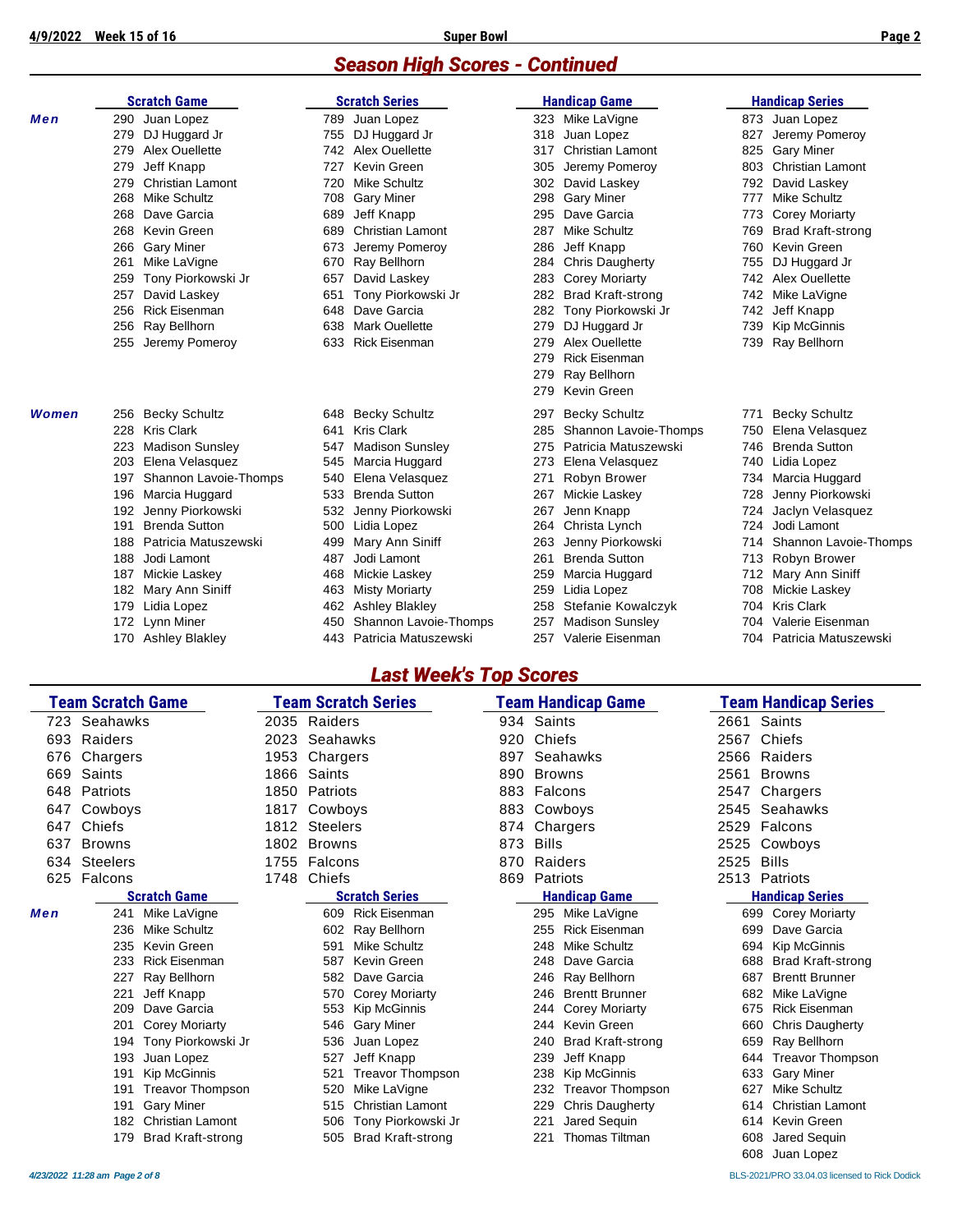#### *Last Week's Top Scores - Continued*

| Women        | 209 Becky Schultz                         | 549 Becky Schultz                      |                     | 285 Shannon Lavoie-Thomps                   | 714 Shannon Lavoie-Thomps                   |
|--------------|-------------------------------------------|----------------------------------------|---------------------|---------------------------------------------|---------------------------------------------|
|              | 197 Shannon Lavoie-Thomps                 | 512 Jenny Piorkowski                   |                     | 267 Jenn Knapp                              | 692 Jenny Piorkowski                        |
|              | 192 Jenny Piorkowski                      | 450 Shannon Lavoie-Thomps              |                     | 252 Jenny Piorkowski                        | 681 Jenn Knapp                              |
|              | 178 Elena Velasquez                       | 449 Elena Velasquez                    | 247                 | <b>Becky Schultz</b>                        | 677 Logen Henderson                         |
|              | 169 Jenn Knapp                            | 442 Jodi Lamont                        |                     | 245 Elena Velasquez                         | Jodi Lamont<br>673                          |
|              | 167 Brenda Sutton                         | 438 Brenda Sutton                      |                     | 238 Danielle Ouellette                      | Misty Moriarty<br>668                       |
|              | 160 Mary Ann Siniff                       | 437 Misty Moriarty                     |                     | 238 Logen Henderson                         | 663 Becky Schultz                           |
|              | 159 Jodi Lamont                           | 392 Mary Ann Siniff                    |                     | 238 April Green                             | Danielle Ouellette<br>659                   |
|              | 152 Misty Moriarty                        | 389 Mickie Laskey                      |                     | 236 Jodi Lamont                             | 654 Stefanie Kowalczyk                      |
|              | 147 Lidia Lopez<br>140 Stefanie Kowalczyk | 387 Jenn Knapp<br>386 Valerie Eisenman |                     | 232 Stefanie Kowalczyk<br>231 Brenda Sutton | 650 Elena Velasquez<br>644 Valerie Eisenman |
|              | 140 Mickie Laskey                         | 384 Lidia Lopez                        |                     | 231 Christa Lynch                           | April Green<br>641                          |
|              | 130 Amy O'Neil                            | 378 Stefanie Kowalczyk                 |                     | 229 Misty Moriarty                          | 634 Kaylee Jansen                           |
|              | 130 Valerie Eisenman                      | 342 Amy O'Neil                         |                     | 229 Mary Ann Siniff                         | 630 Brenda Sutton                           |
|              | 128 Amanda LaVigne                        | 339 Amanda LaVigne                     |                     | 228 Cheryl Sequin                           | 630 Christa Lynch                           |
|              | <b>Weekly Game Over Average</b>           |                                        |                     | <b>Weekly Series over Average</b>           |                                             |
|              | <b>Game - Avg=Difference</b>              |                                        |                     | <b>Series - Avg=Difference</b>              |                                             |
| <b>Men</b>   | 241 - 159=82                              | Mike LaVigne                           |                     | $405 - 345 = 60$                            | <b>Brentt Brunner</b>                       |
|              | $233 - 195 = 38$                          | <b>Rick Eisenman</b>                   |                     | $570 - 516 = 54$                            | <b>Corey Moriarty</b>                       |
|              | 152 - 115=37                              | <b>Brentt Brunner</b>                  |                     | $582 - 528 = 54$                            | Dave Garcia                                 |
| <b>Women</b> | $197 - 122 = 75$                          | Shannon Lavoie-Thompson                |                     | 450 - 366=84                                | Shannon Lavoie-Thompson                     |
|              | $169 - 111 = 58$                          | Jenn Knapp                             |                     | $308 - 249 = 59$                            | Logen Henderson                             |
|              | 192 - 153=39                              | Jenny Piorkowski                       |                     | 387 - 333=54                                | Jenn Knapp                                  |
|              |                                           | <b>Individual High Averages</b>        |                     |                                             |                                             |
| <b>Men</b>   | 222.08<br>DJ Huggard Jr                   |                                        | Women               | 196.78                                      | <b>Kris Clark</b>                           |
|              | 209.89<br>Kevin Green                     |                                        |                     | 177.53                                      | <b>Becky Schultz</b>                        |
|              | <b>Mike Schultz</b><br>205.62             |                                        |                     | 162.08                                      | Marcia Huggard                              |
|              | 198.90<br>Ray Bellhorn                    |                                        |                     | 155.18                                      | Jenny Piorkowski                            |
|              | 197.47<br>Jeff Knapp                      |                                        |                     | 148.13                                      | <b>Brenda Sutton</b>                        |
|              | 195.76                                    | <b>Rick Eisenman</b>                   |                     | 146.00                                      | Elena Velasquez                             |
|              | 192.86<br>Juan Lopez                      |                                        |                     | 142.86                                      | Mary Ann Siniff                             |
|              | 190.11                                    | Tony Piorkowski Jr                     |                     | 135.64                                      | Jodi Lamont                                 |
|              |                                           |                                        | <b>Team Rosters</b> |                                             |                                             |
| 1 - Falcons  | Lane 7                                    |                                        |                     |                                             |                                             |
|              |                                           |                                        |                     |                                             | <b>High</b><br>High                         |
|              |                                           |                                        |                     |                                             |                                             |

|              |     |                 |    | -1-             | $-2-$ | -3- | <b>Total</b> | <b>Game</b> | <b>Sers</b> |
|--------------|-----|-----------------|----|-----------------|-------|-----|--------------|-------------|-------------|
| 112          | 97  | 4060            | 36 | 98              | 120   | 169 | 387          | 169         | 387         |
| 95           | 112 | 2001            | 21 | 101             | 94    | 100 | 295          | 133         | 316         |
| 187          | 29  | 7860            | 42 | 168             | 187   | 191 | 546          | 266         | 708         |
| 197          | 20  | 8886            | 45 | 141             | 221   | 165 | 527          | 279         | 689         |
| <b>bk142</b> | 70  | 419             |    |                 |       |     |              | 172         | 419         |
|              |     | <b>Avg HDCP</b> |    | <b>Pins Gms</b> |       |     |              |             |             |

# **2 - Cowboys** Lane 17

|                  |     |                 |                 |    |     |                   |     |              | <b>High</b> | <b>High</b> |
|------------------|-----|-----------------|-----------------|----|-----|-------------------|-----|--------------|-------------|-------------|
| <b>Name</b>      |     | <b>Avg HDCP</b> | <b>Pins Gms</b> |    | -1- | $-2-$             | -3- | <b>Total</b> | <b>Game</b> | <b>Sers</b> |
| Sulema R. Garcia | 115 | 94              | 2771            |    |     | 24 a105 a105 a105 |     | 315          | 144         | 384         |
| Lidia L. Lopez   | 132 | 79              | 5566            | 42 | 114 | 147               | 123 | 384          | 179         | 500         |
| Dave Garcia      | 178 | 37              | 6416            | 36 | 183 | 209               | 190 | 582          | 268         | 648         |
| Juan N. Lopez    | 192 | 25              | 8100            | 42 | 193 | 186               | 157 | 536          | 290         | 789         |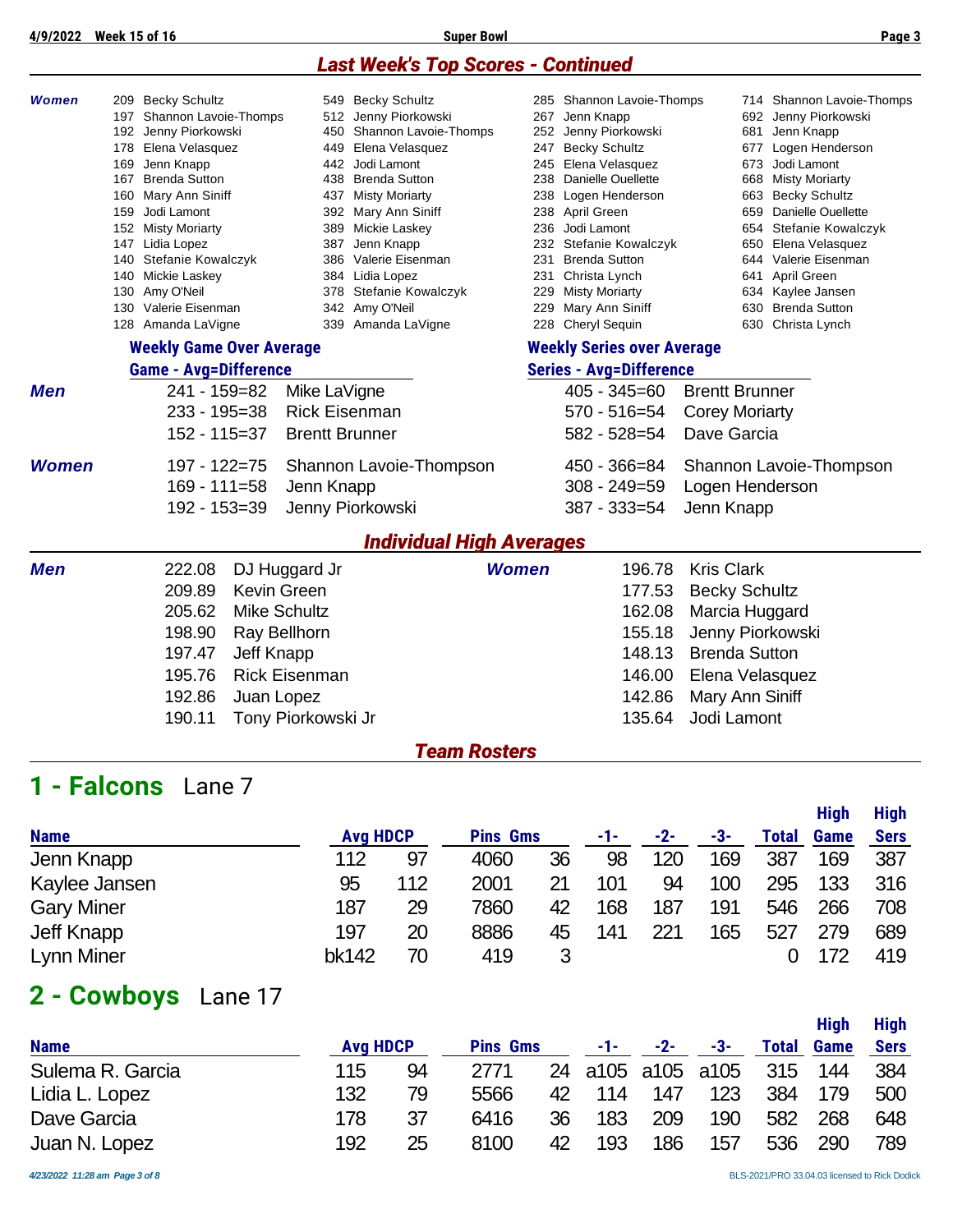#### **3 - Browns** Lane 14

|                        |                 |    |                 |    |     |     |     |       | <b>High</b> | <b>High</b> |
|------------------------|-----------------|----|-----------------|----|-----|-----|-----|-------|-------------|-------------|
| <b>Name</b>            | <b>Avg HDCP</b> |    | <b>Pins Gms</b> |    | -1- | -2- | -3- | Total | <b>Game</b> | <b>Sers</b> |
| Jaclyn Velasquez       | 112             | 97 | 4376            | 39 | 96  | 108 | 100 | 304   | 162         | 421         |
| Elena Velasquez        | 146             | 66 | 6132            | 42 | 178 | 109 | 162 | 449   | 203         | 540         |
| <b>Chris Daugherty</b> | 142             | 70 | 5983            | 42 | 136 | 158 | 153 | 447   | 210         | 479         |
| Ray Bellhorn           | 198             | 19 | 7757            | 39 | 227 | 173 | 202 | 602   | 256         | 670         |
| Ashley L. Blakley      | 147             | 65 | 882             | 6  |     |     |     |       | 170         | 462         |
| Don A. Blakley         | 179             | 36 | 1074            | 6  |     |     |     |       | 208         | 538         |

## **4 - Bengals** Lane 16

|       |     |                 |    | -1-             | $-2-$ | -3- | <b>Total</b> | <b>Game</b> | <b>Sers</b> |
|-------|-----|-----------------|----|-----------------|-------|-----|--------------|-------------|-------------|
| 90    | 117 | 4059            | 45 | 121             | 117   | 70  | 308          | 121         | 308         |
| 65    | 139 | 2944            | 45 | 89              | 59    | 63  | 211          | 99          | 224         |
| 124   | 86  | 5593            | 45 | 135             | 128   | 87  | 350          | 166         | 416         |
| 171   | 44  | 7195            | 42 | 122             | 175   | 168 | 465          | 243         | 638         |
| bk236 |     | 742             |    |                 |       |     |              | 279         | 742         |
|       |     | <b>Avg HDCP</b> |    | <b>Pins Gms</b> |       |     |              |             |             |

#### **5 - Lions** Lane 18

|                       |                 |    |                 |    |     |                   |     |              | Hiah        | <b>High</b> |
|-----------------------|-----------------|----|-----------------|----|-----|-------------------|-----|--------------|-------------|-------------|
| <b>Name</b>           | <b>Avg HDCP</b> |    | <b>Pins Gms</b> |    | -1- | $-2-$             | -3- | <b>Total</b> | <b>Game</b> | <b>Sers</b> |
| Amy S. O'Neil         | 121             | 89 | 4728            | 39 | 94  | 130               | 118 | 342          | 161         | 432         |
| Pat S. O'Neil         | 146             | 66 | 5694            |    |     | 39 a136 a136 a136 |     | 408          | 196         | 493         |
| Stefanie A. Kowalczyk | 118             | 91 | 4973            | 42 | 140 | 103               | 135 | 378          | 167         | 408         |
| John M. Kowalczyk     | 124             | 86 | 5208            | 42 | 80  | 111               | 126 | 317          | 165         | 424         |

### **6 - Saints** Lane 8

|                   |     |                 |                 |    |     |       |     |              | <b>High</b> | <b>High</b> |
|-------------------|-----|-----------------|-----------------|----|-----|-------|-----|--------------|-------------|-------------|
| <b>Name</b>       |     | <b>Avg HDCP</b> | <b>Pins Gms</b> |    | -1- | $-2-$ | -3- | <b>Total</b> | <b>Game</b> | <b>Sers</b> |
| Amanda M. LaVigne | 118 | 91              | 5315            | 45 | 109 | 102   | 128 | 339          | 163         | 394         |
| Misty S. Moriarty | 135 | 76              | 5284            | 39 | 136 | 152   | 149 | 437          | 167         | 463         |
| Corey W. Moriarty | 173 | 42              | 7289            | 42 | 183 | 201   | 186 | 570          | 233         | 629         |
| Mike J. LaVigne   | 160 | 54              | 7213            | 45 | 241 | 166   | 113 | 520          | 261         | 556         |

# **7 - Chargers** Lane 12

|                    |                 |    |                 |    |     |       |     |              | Hiah        | <b>High</b> |
|--------------------|-----------------|----|-----------------|----|-----|-------|-----|--------------|-------------|-------------|
| <b>Name</b>        | <b>Avg HDCP</b> |    | <b>Pins Gms</b> |    | -1- | $-2-$ | -3- | <b>Total</b> | <b>Game</b> | <b>Sers</b> |
| Jodi L. Lamont     | 135             | 76 | 5697            | 42 | 125 | 158   | 159 | 442          | 188         | 487         |
| Jenny Piorkowski   | 155             | 58 | 6052            | 39 | 192 | 171   | 149 | 512          | 192         | 532         |
| Tony Piorkowski Jr | 190             | 27 | 6844            | 36 | 155 | 157   | 194 | 506          | 259         | 651         |
| Scott J. Lamont    | 178             | 37 | 7488            | 42 | 175 | 144   | 174 | 493          | 224         | 616         |

**High High**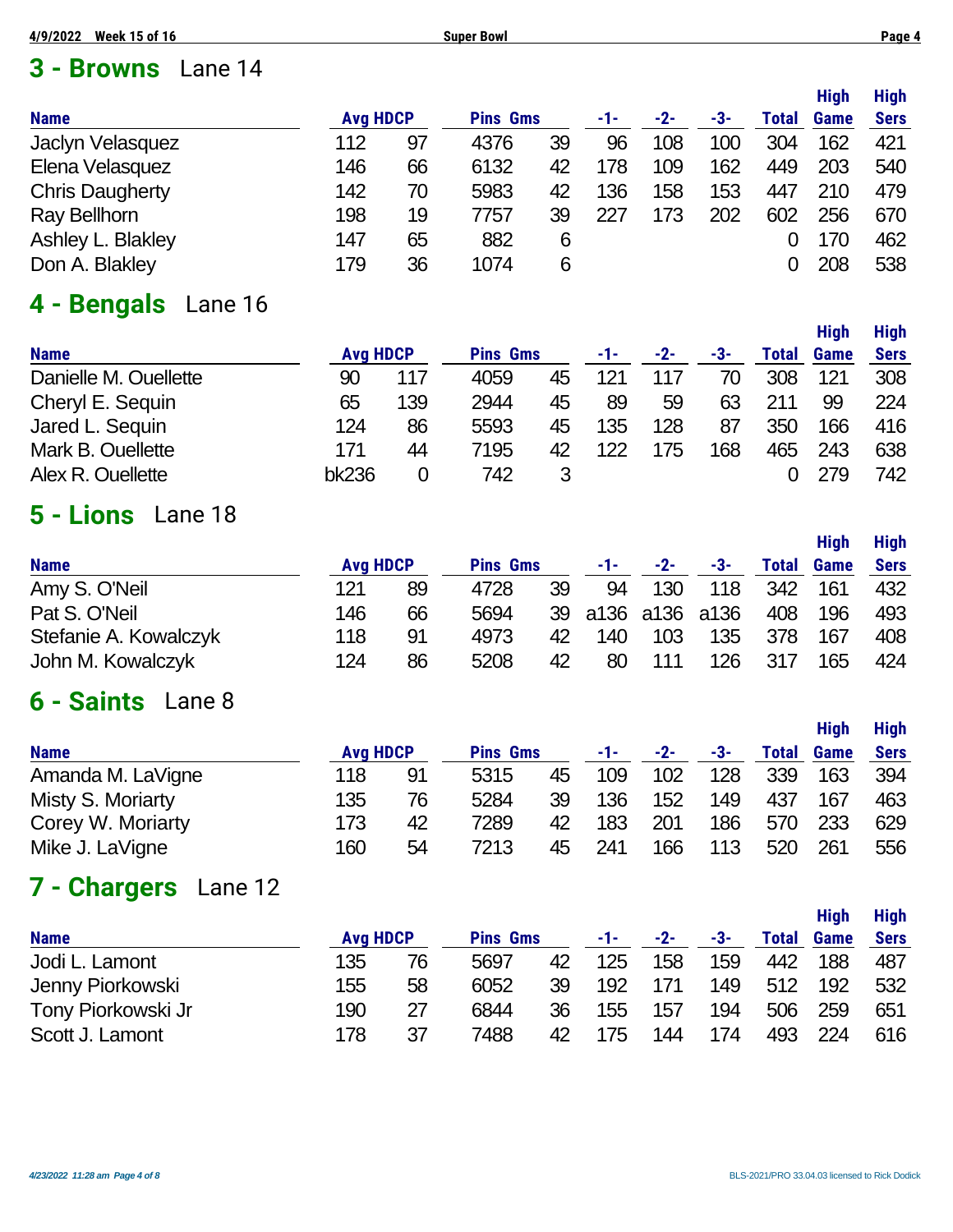## **8 - Seahawks** Lane 9

| <b>Name</b>          | <b>Avg HDCP</b> |     | <b>Pins Gms</b> |    | -1- | $-2-$ | -3- | <b>Total</b> | <b>High</b><br><b>Game</b> | <b>High</b><br><b>Sers</b> |
|----------------------|-----------------|-----|-----------------|----|-----|-------|-----|--------------|----------------------------|----------------------------|
| <b>Becky Schultz</b> | 177             | 38  | 7989            | 45 | 173 | 167   | 209 | 549          | 256                        | 648                        |
| April L. Green       | 93              | 114 | 4188            | 45 | 85  | 123   | 88  | 296          | 123                        | 323                        |
| <b>Mike Schultz</b>  | 205             | 13  | 9253            | 45 | 163 | 192   | 236 | 591          | 268                        | 720                        |
| Kevin J. Green       | 209             | 9   | 9445            | 45 | 235 | 162   | 190 | 587          | 268                        | 727                        |

## **9 - Patriots** Lane 10

| <b>Name</b>         | <b>Avg HDCP</b> |    | <b>Pins Gms</b> |    | -1- | $-2-$ | -3- | Total | Game | <b>Sers</b> |
|---------------------|-----------------|----|-----------------|----|-----|-------|-----|-------|------|-------------|
| Mickie R. Laskey    | 132             | 79 | 4386            | 33 | 128 | 140   | 121 | 389   | 187  | 468         |
| Valerie M. Eisenman | 124             | 86 | 5597            | 45 | 130 | 130   | 126 | 386   | 167  | 434         |
| David R. Laskey     | 179             | 36 | 7557            | 42 | 156 | 142   | 168 | 466   | 257  | 657         |
| Rick A. Eisenman    | 195             | 22 | 8809            | 45 | 164 | 212   | 233 | 609   | 256  | 633         |
| Madison I. Sunsley  | 182             | 34 | 547             | 3  |     |       |     |       | 223  | 547         |
| <b>Kris Clark</b>   | 196             | 21 | 1771            | 9  |     |       |     |       | 228  | 641         |
|                     |                 |    |                 |    |     |       |     |       |      |             |

## **10 - Raiders** Lane 5

|                          |                 |    |                 |    |       |                   |     |              | <b>High</b> | High        |
|--------------------------|-----------------|----|-----------------|----|-------|-------------------|-----|--------------|-------------|-------------|
| <b>Name</b>              | <b>Avg HDCP</b> |    | <b>Pins Gms</b> |    | -1- - | $-2-$             | -3- | <b>Total</b> | <b>Game</b> | <b>Sers</b> |
| Marcia L. Huggard        | 162             | 52 | 3890            |    |       | 24 a152 a152 a152 |     | 456          | 196         | 545         |
| Brenda J. Sutton         | 148             | 64 | 4444            | 30 | 167   | 112               | 159 | 438          | 191         | 533         |
| DJ Huggard Jr            | 222             |    | 7995            |    |       | 36 a212 a212 a212 |     | 636          | 279         | 755         |
| <b>Brad Kraft-strong</b> | 153             | 60 | 5072            | 33 | 156   | 179               | 170 | 505          | 213         | 562         |

#### **11 - Bills** Lane 6

|                     |                 |     |                 |    |     |       |     |       | <b>High</b> | <b>High</b> |
|---------------------|-----------------|-----|-----------------|----|-----|-------|-----|-------|-------------|-------------|
| <b>Name</b>         | <b>Avg HDCP</b> |     | <b>Pins Gms</b> |    | -1- | $-2-$ | -3- | Total | <b>Game</b> | <b>Sers</b> |
| Logen S. Henderson  | 84              | 122 | 3059            | 36 | 91  | 102   | 115 | 308   | 123         | 310         |
| Christa J. Lynch    | 95              | 112 | 3719            | 39 | 119 | 100   | 75  | 294   | 150         | 349         |
| Thomas R. Tiltman   | 126             | 84  | 4548            | 36 | 99  | 138   | 118 | 355   | 174         | 433         |
| Christian S. Lamont | 182             | 34  | 8206            | 45 | 153 | 182   | 180 | 515   | 279         | 689         |

#### **12 - Steelers** Lane 13

| <b>Name</b>             | <b>Avg HDCP</b> |    | <b>Pins Gms</b> |    | -1-          | $-2-$ | -3-               | Total | <b>High</b><br>Game | <b>High</b><br><b>Sers</b> |
|-------------------------|-----------------|----|-----------------|----|--------------|-------|-------------------|-------|---------------------|----------------------------|
| Patricia A. Matuszewski | 127             | 83 | 4960            |    | 39 a117 a117 |       | a117              | 351   | 188                 | 443                        |
| Mary Ann Siniff         | 142             | 70 | 6000            | 42 | 160          | 103   | 129               | 392   | 182                 | 499                        |
| Joseph E. Siniff Sr     | 182             | 34 | 5481            | 30 |              |       |                   |       | -234                | 624                        |
| James E. Matuszewski    | 182             | 34 | 7647            |    |              |       | 42 a172 a172 a172 | 516   | -236                | 632                        |
| Kip A. McGinnis         | 171             | 44 | 2060            | 12 | 185          | 177   | 191               | 553   | 209                 | 559                        |

**High High**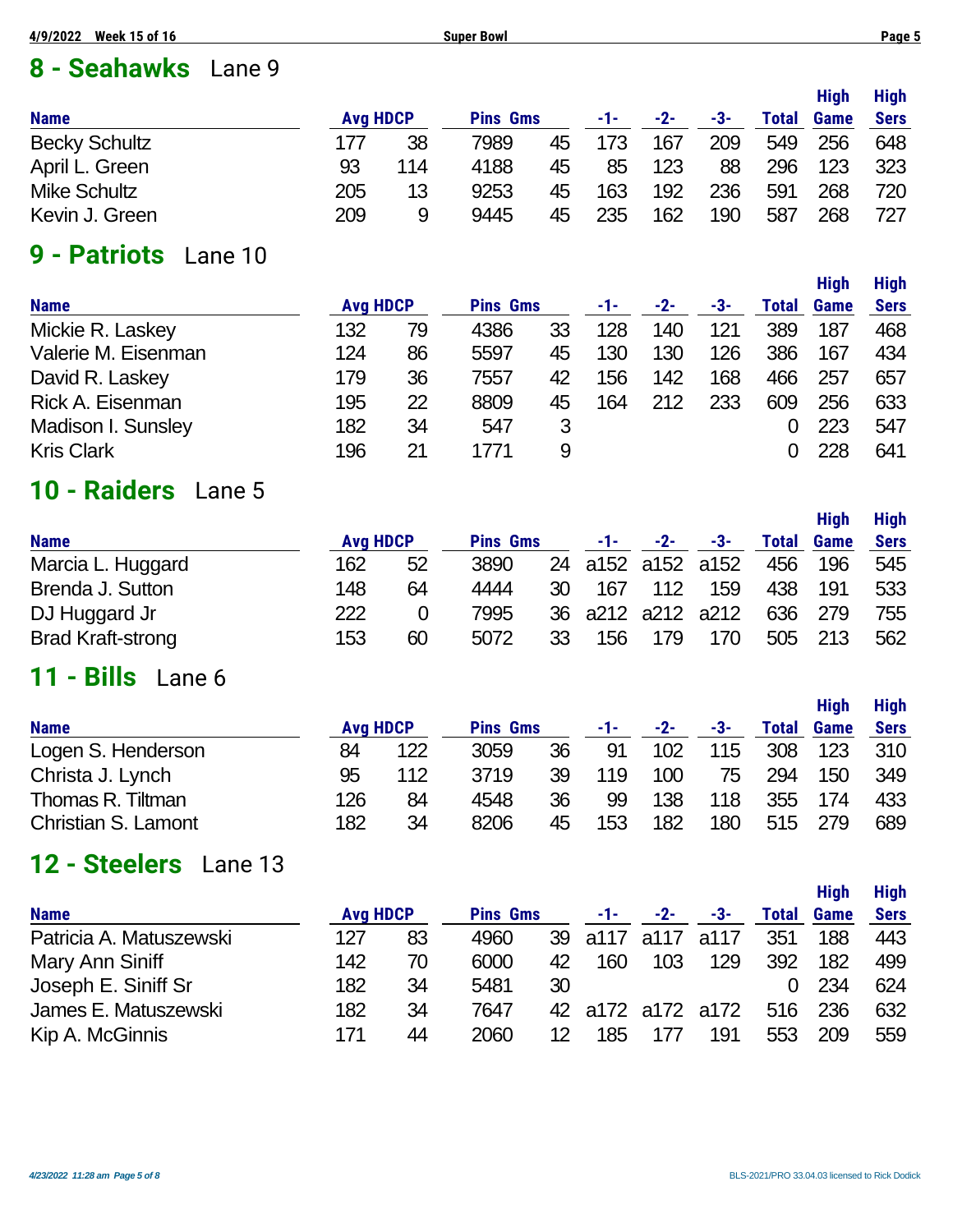# **13 - Panthers** Lane 15

|                          |                 |     |                 |    |     |                   |     |              | <b>High</b> | <b>High</b> |
|--------------------------|-----------------|-----|-----------------|----|-----|-------------------|-----|--------------|-------------|-------------|
| <b>Name</b>              | <b>Avg HDCP</b> |     | <b>Pins Gms</b> |    | -1- | $-2-$             | -3- | <b>Total</b> | <b>Game</b> | <b>Sers</b> |
| Lisa Biddulph            | 102             | 106 | 3067            | 30 | a92 | a92               | a92 | 276          | 149         | 382         |
| Becky L. Beecher         | 104             | 104 | 3440            | 33 | a94 | a94               | a94 | 282          | 134         | 343         |
| <b>Brentt A. Brunner</b> | 117             | 92  | 4577            | 39 | 138 | 152               | 115 | 405          | 158         | 432         |
| John R. VanBlaricum      | 144             | 68  | 5197            |    |     | 36 a134 a134 a134 |     | 402          | 184         | 494         |

# **14 - Chiefs** Lane 11

|                            |                 |     |                 |    |                |       |     |              | <b>High</b> | <b>High</b> |
|----------------------------|-----------------|-----|-----------------|----|----------------|-------|-----|--------------|-------------|-------------|
| <b>Name</b>                | <b>Avg HDCP</b> |     | <b>Pins Gms</b> |    | -1-1           | $-2-$ | -3- | <b>Total</b> | <b>Game</b> | <b>Sers</b> |
| Treavor M. Thompson        | 174             | 41  | 4707            | 27 | 159            | 191   | 171 | 521          | 220         | 567         |
| Shannon R. Lavoie-Thompson | 125             | 85  | 3018            | 24 | 126            | 197   | 127 | 450          | 197         | 450         |
| <b>Robyn Brower</b>        | 104             | 104 | 2497            | 24 | a94            | a94   | a94 | 282          | 163         | 389         |
| Jeremy Pomeroy             | 175             | 40  | 4222            | 24 | a165 a165 a165 |       |     | 495          | 255         | 673         |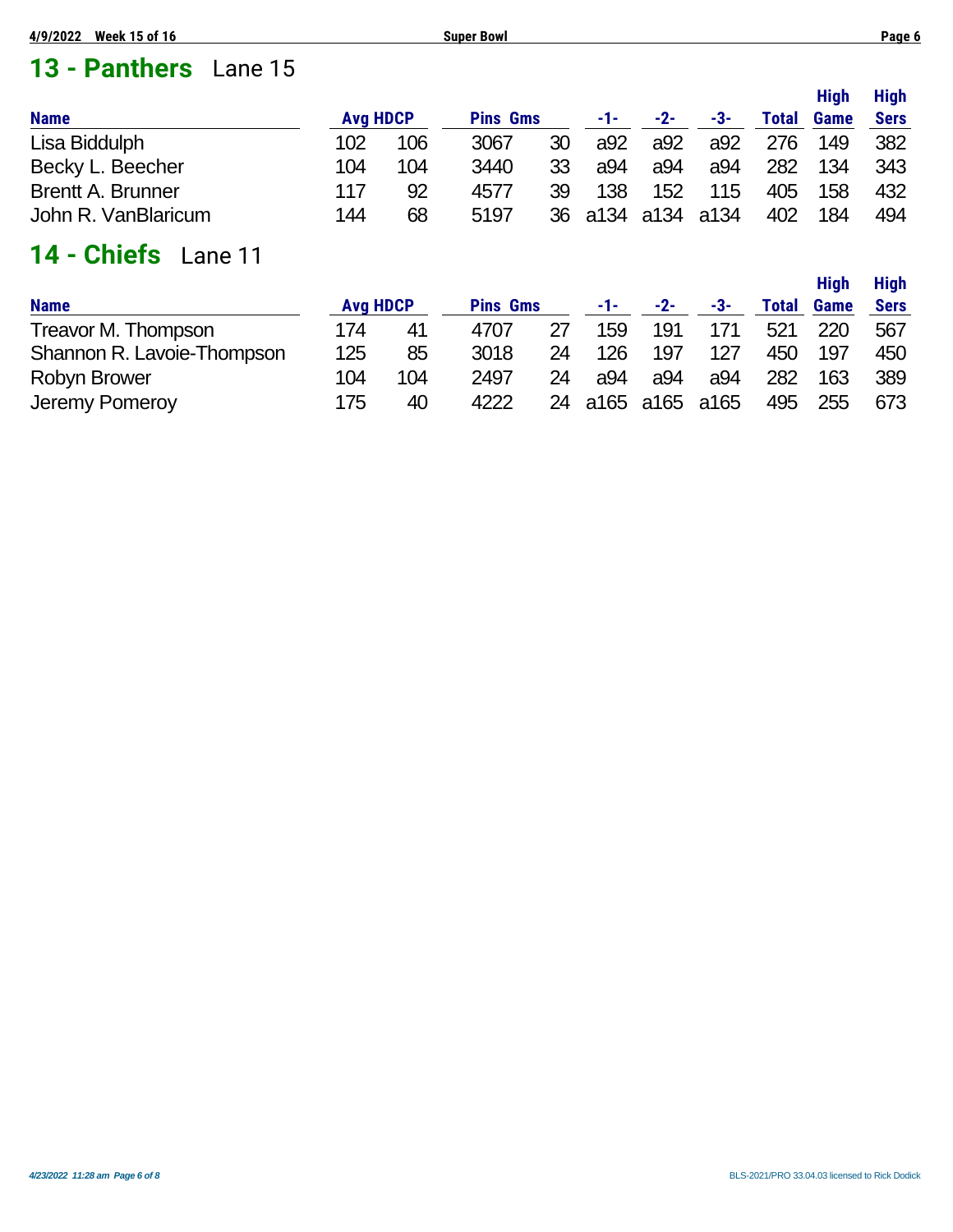|      | <u>ouper bowl</u>     |            |              |  |
|------|-----------------------|------------|--------------|--|
|      | his Week's Statistics |            |              |  |
|      | <b>Over All</b>       | <b>Men</b> | <b>Women</b> |  |
| led  | 45                    | 23         | 22           |  |
| led  | 135                   | 69         | 66           |  |
| res  | 147.10                | 167.65     | 125.61       |  |
| age  | 71                    | 33         | 38           |  |
| age  | 60                    | 33         | 27           |  |
| me   | 1.10                  | $-3.09$    | 5.47         |  |
| age  | 24                    | 9          | 15           |  |
| unt  | 1.06                  | 1.33       | 0.90         |  |
| wn   | 21                    | 14         | 7            |  |
| unt  | $-0.86$               | $-1.03$    | $-0.53$      |  |
|      |                       |            |              |  |
| ling | 146.49                | 171.23     | 120.62       |  |
| ling | 146.65                | 171.12     | 121.06       |  |
| age  | 0.16                  | $-0.11$    | 0.45         |  |
| 00s  |                       |            |              |  |
| 75s  |                       |            |              |  |
| 50s  |                       |            |              |  |
| 25s  |                       |            |              |  |
|      |                       |            |              |  |

#### *This Week's Statistics*

| How many people bowled            | 45             | 23             | 22             |
|-----------------------------------|----------------|----------------|----------------|
| Number of games bowled            | 135            | 69             | 66             |
| Actual average of week's scores   | 147.10         | 167.65         | 125.61         |
| How many games above average      | 71             | 33             | 38             |
| How many games below average      | 60             | 33             | 27             |
| Pins above/below average per game | 1.10           | $-3.09$        | 5.47           |
| How many people raised average    | 24             | 9              | 15             |
| by this amount                    | 1.06           | 1.33           | 0.90           |
| How many people went down         | 21             | 14             | $\overline{7}$ |
| by this amount                    | $-0.86$        | $-1.03$        | $-0.53$        |
| League average before bowling     | 146.49         | 171.23         | 120.62         |
| League average after bowling      | 146.65         | 171.12         | 121.06         |
| Change in league average          | 0.16           | $-0.11$        | 0.45           |
| 800s                              |                |                |                |
| 775s                              |                |                |                |
| 750s                              |                |                |                |
| 725s                              |                |                |                |
| 700s                              |                |                |                |
| 675s                              |                |                |                |
| 650s                              |                |                |                |
| 625s                              |                |                |                |
| 600s                              | $\overline{c}$ | $\overline{c}$ |                |
| 575s                              | 3              | 3              |                |
| 550s                              | $\overline{2}$ | $\overline{c}$ |                |
| 525s                              | 4              | 3              | $\mathbf{1}$   |
| 500s                              | 6              | 5              | $\mathbf{1}$   |
| 475s                              | 1              | 1              | --             |
| 450s                              | 3              | $\overline{2}$ | 1              |
| 425s                              | 5              | 1              | 4              |
| 400s                              | 1              | 1              |                |
| below 400                         | 18             | 3              | 15             |
| 300s                              |                |                |                |
| 275s                              |                |                |                |
| 250s                              |                |                |                |
| 225s                              | 5              | 5              |                |
| 200s                              | 6              | 5              | 1              |
| 175s                              | 23             | 20             | 3              |
| 150s                              | 33             | 22             | 11             |
| 125s                              | 26             | 9              | 17             |
| 100s                              | 27             | 5              | 22             |
| below 100                         | 15             | 3              | 12             |
|                                   |                |                |                |